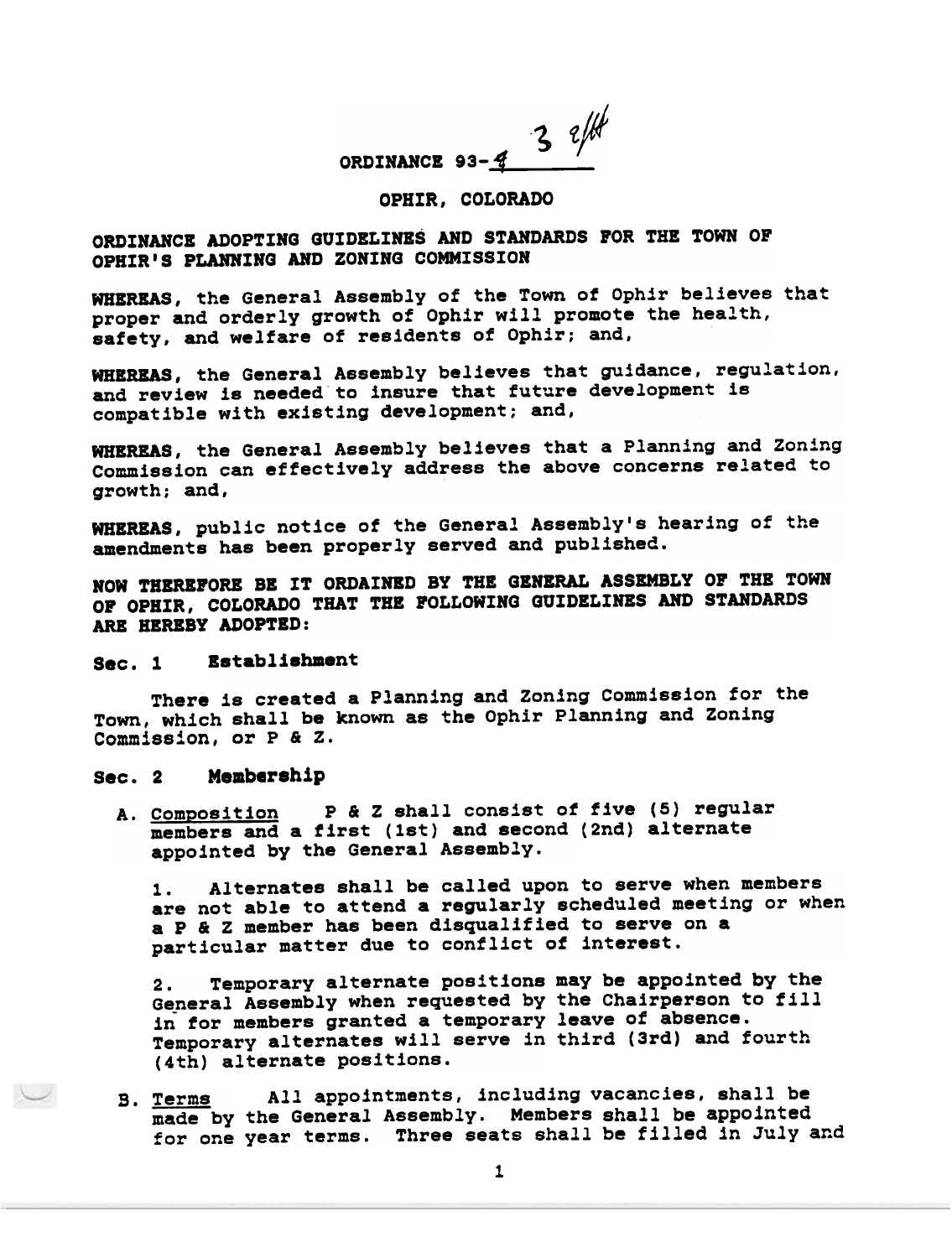two seats shall be filled in January.

Vacancies occurring otherwise than through the expiration of terms shall be filled by appointments to till unexpired terms. Upon resignation of a member, the General Assembly shall appoint a new member after advertising notice of the vacancy in accordance with State and Local legal notice publication laws.

c. Removal Members shall serve during good behavior and efficiency, and may be removed after public hearing before the General Assembly on grounds of insufficiency, neglect of duty, inability to properly perform required duties, or intentional disregard of duties. Three (3) unexcused absences of a member from properly-noticed meetings of  $P$  &  $Z$ shall constitute good cause for removal on the grounds of neglect of duty.

# Sec. 3 MEMBER QUALIFICATIONS

- A. Qualifications Members of P & Z shall be qualified electors of the Town for at least one (1) year prior to the time of appointment. Members shall be selected without respect to party affiliations.
- B. Compensation except reasonable out-of-pocket expense Members shall serve without compensation,
- Sec. 4 ORGANIZATION OF THE PLANNING AND ZONING COMMISSION
	- A. Officers P & Z shall, at its first regular meeting in February, elect from its membership a chairperson and a vice-chairperson, whose term in office shall be for one (1) year, with eligibility for re-election.
	- B. Subcommittees P & Z is authorized to appoint one (1) or more subcommittees to review planning or land use application agenda items and to make recommendations to the full Commission.

#### Sec. 5 MEETINGS

- A. Schedule Meetings shall be held monthly, on the first Thursday night at 7:00 p.m. at Town Hall, or on a more frequent basis as determined by P & Z, provided legal notice has been published.
- B. Quorum A simple majority of the P & Z members (three (3) out of five (5) members) shall constitute a quorum. In the absence of any regular member, the alternates, in order of appointment, may sit in the member's place to constitute a quorum or full commission.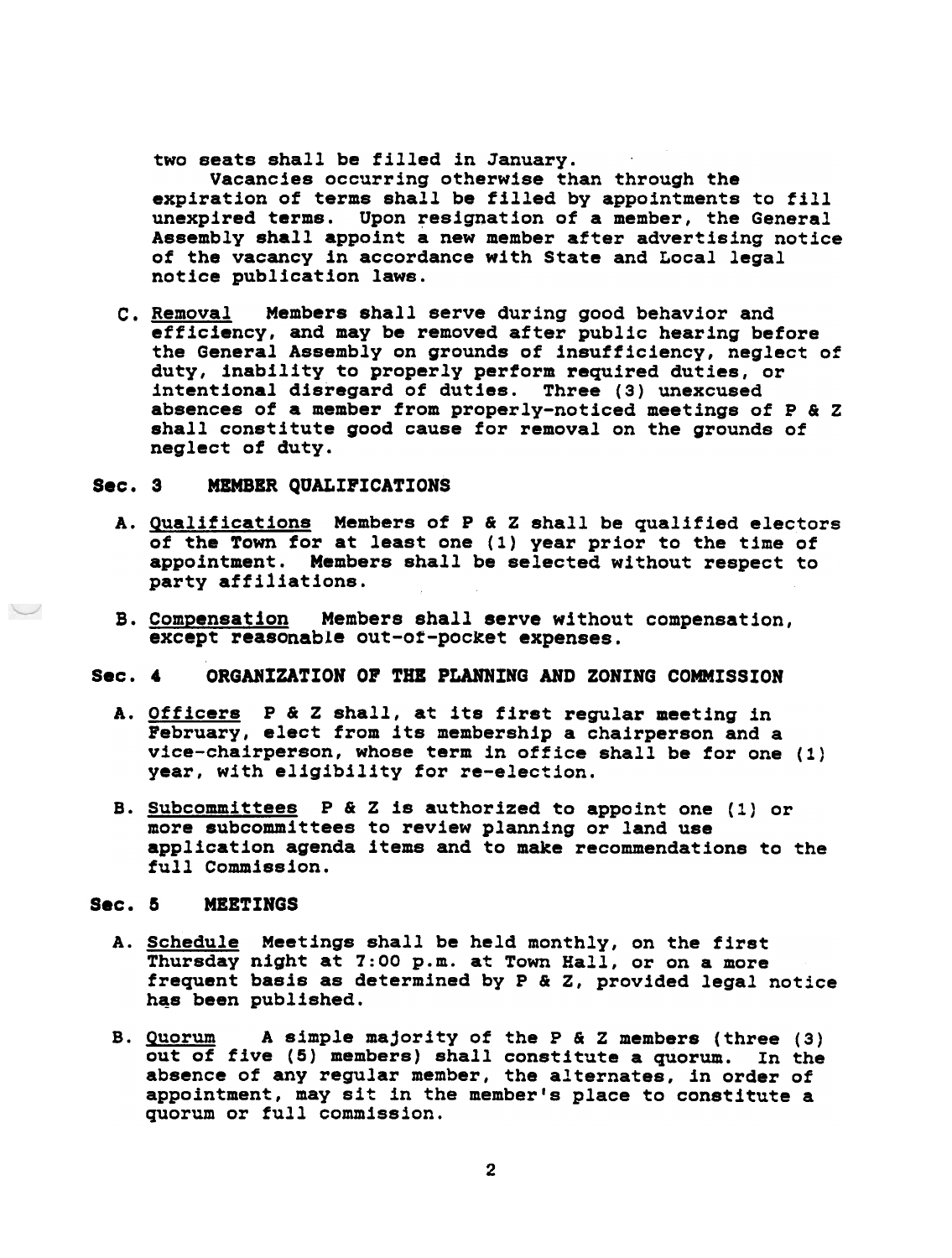C. <u>Record</u> P & Z shall keep a public record of it proceedings.

# Sec. 6 STAFF AND CONTRACT PROFESSIONALS

P & Z may contract with professional planners, consultants and employees provided that expenditures for these positions have been authorized by the General Assembly. The hiring of professional staff, consultants, or employees shall require the approval of four P & Z members or the approval of the General Assembly. P & Z shall advise the General Assembly of all such appointments.

#### Sec. 7 POWERS AND DUTIES, GENERALLY

P & Z shall have full power and authority to act on matters granted to it by statutes of the State, and as they may be amended from time to time, and, to the extent not inconsistent therewith, this Title and ordinances of the Town. In general, P & Z shall have such powers as may be necessary to enable it perform its functions and promote municipal planning.

# Sec. 8 POWERS AND DUTIES, LAND DEVELOPMENT ACTIVITIES

P & Z shall have the following powers and duties with respect to review of land development activit

A. Grant approval to uses or activities permitted on review.

B. To make recommendations to the General Assembly of approval or denial of applications for zoning variances.

C. Initiate amendments to the text of this Title or to the Official Zone District map.

D. Make recommendations to the General Assembly of approval or denial of amendments to the text of this<br>Title or to the Official Zone District Map. the Official Zone District Map.

E. To make recommendations to the General Assembly of approval or denial of preliminary and final annexations to Town.

# Sec. 9 POWERS AND DUTIES, MASTER PLAN

Purpose It is the function and duty of P & Z to make, adopt and then recommend to the General Assembly a master plan for the physical development of the Town, including